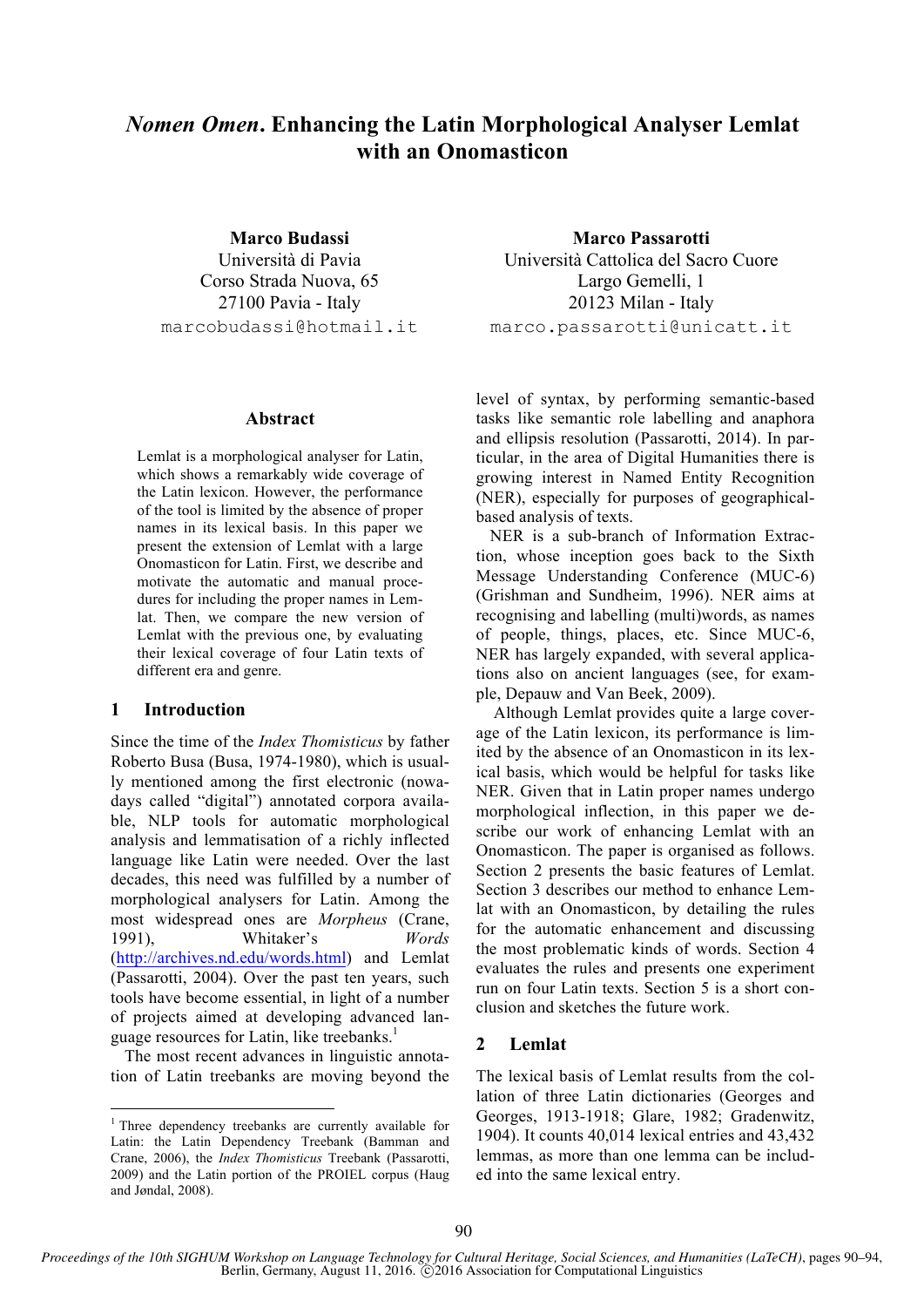Given an input wordform that is recognised by Lemlat, the tool produces in output the corresponding lemma(s) and a number of tags conveying (a) the inflectional paradigm of the lemma(s) (e.g. first declension noun) and (b) the morphological features of the input wordform (e.g. singular nominative), as well as the identification number (ID) of the lemma(s) in the lexical basis of Lemlat. No contextual disambiguation is performed.

For instance, receiving in input the wordform *abamitae* ("great-aunt"), Lemlat outputs the corresponding lemma (*abamita*, ID: A0019), the tags for its inflectional paradigm (N1: first declension noun) and those for the morphological features of the input wordform (feminine singular genitive and dative; feminine plural nominative and vocative).

The basic component of the lexical look-up table used by Lemlat to analyse input wordforms is the so-called LES ("LExical Segment"). The LES is defined as the invariable part of the inflected form (e.g. *abamit* for *abamit*-*ae*). In other words, the LES is the sequence (or one of the sequences) of characters that remains the same in the inflectional paradigm of a lemma (hence, the LES does not necessarily correspond to the word stem).

Lemlat includes a LES archive, in which LES are assigned an ID and a number of inflectional features among which are a tag for the gender of the lemma (for nouns only) and a code (called CODLES) for its inflectional category. According to the CODLES, the LES is compatible with the endings of its inflectional paradigm. For instance, the CODLES for the LES *abamit* is N1 (first declension nouns) and its gender is F (feminine). The wordform *abamitae* is thus analysed as belonging to the LES *abamit* because the segment *ae* is recognised as an ending compatible with a LES with CODLES N1.

# **3 Enhancing Lemlat. Method**

The bedrock of our work is Busa's (1988) *Totius Latinitatis Lemmata*, which contains the list of the lemmas (92,052) from the  $5<sup>th</sup>$  edition of *Lexicon Totius Latinitatis* (Forcellini, 1940). In Busa (1988), three kinds of metadata are assigned to each lemma: (a) a code for the section of the dictionary in which the lemma occurs (e.g. ON: the lemma occurs in the *Onomasticon*), (b) a code for the inflectional paradigm the lemma belongs to and its gender (e.g. BM: second declension

masculine nouns) and (c) the number of lines of the lexical entry for the lemma in Forcellini.

In order to enhance Lemlat with Forcellini's Onomasticon, we first extracted from Busa (1988) the list of those lemmas that occur in the ON section. This list counts 28,178 lemmas. Then, we built a number of rules to automatically include the lemmas of the Onomasticon into the lexical basis of Lemlat.

# **3.1 Types of Rules**

Including the Onomasticon of Forcellini into Lemlat means converting the list of proper names provided by Busa (1988) into the same format of the LES archive. In order to perform this task as automatically as possible, we built a number of rules to extract the relevant information for each lemma in the list, namely its LES, CODLES and gender. By exploiting the morphological tagging of Busa (1988), which groups sets of lemmas showing common inflectional features, our rules treat automatically such inflectionally regular groups. In total, we wrote 122 rules, which fall into four types.

The first type (60 rules) builds the LES by removing one or more characters from the right side of the lemma. Such a removal is constrained by the code for the inflectional paradigm of the lemma, which is then used to create both the CODLES and the tag for the gender. For instance, the lemma *marcus* ("Mark") is assigned the inflectional paradigm BM in Busa (1988). One rule states that the LES for BM lemmas ending in -*us* is built by removing the last two characters from the lemma (*marcus* > *marc*) The inflectional code BM stands for second declension (B) masculine (M) nouns: this is converted into the CODLES of Lemlat for second declension nouns  $(B > N2)$ and into the tag for masculine gender  $(M > m)$ .

The second type of rules (19) adds one or more characters on the right side of the lemma to build the LES. Again, this is done according both to the inflectional paradigm and to the ending of the lemma in Busa (1988). For instance, the LES for lemmas with inflectional code CM (third declension masculine nouns) and ending in -*o* is built by adding an -*n* after the last character. One example is the lemma *bappo* ("Bappo"), whose LES is *bappon*, as third declension imparisyllable nouns are analysed by Lemlat by using the basis for their singular genitive (*bappon-is*).

The third type of rules (19) replaces one or more characters on the right side of the lemma with others. For instance, the LES of *clemens* ("Clement", third declension masculine noun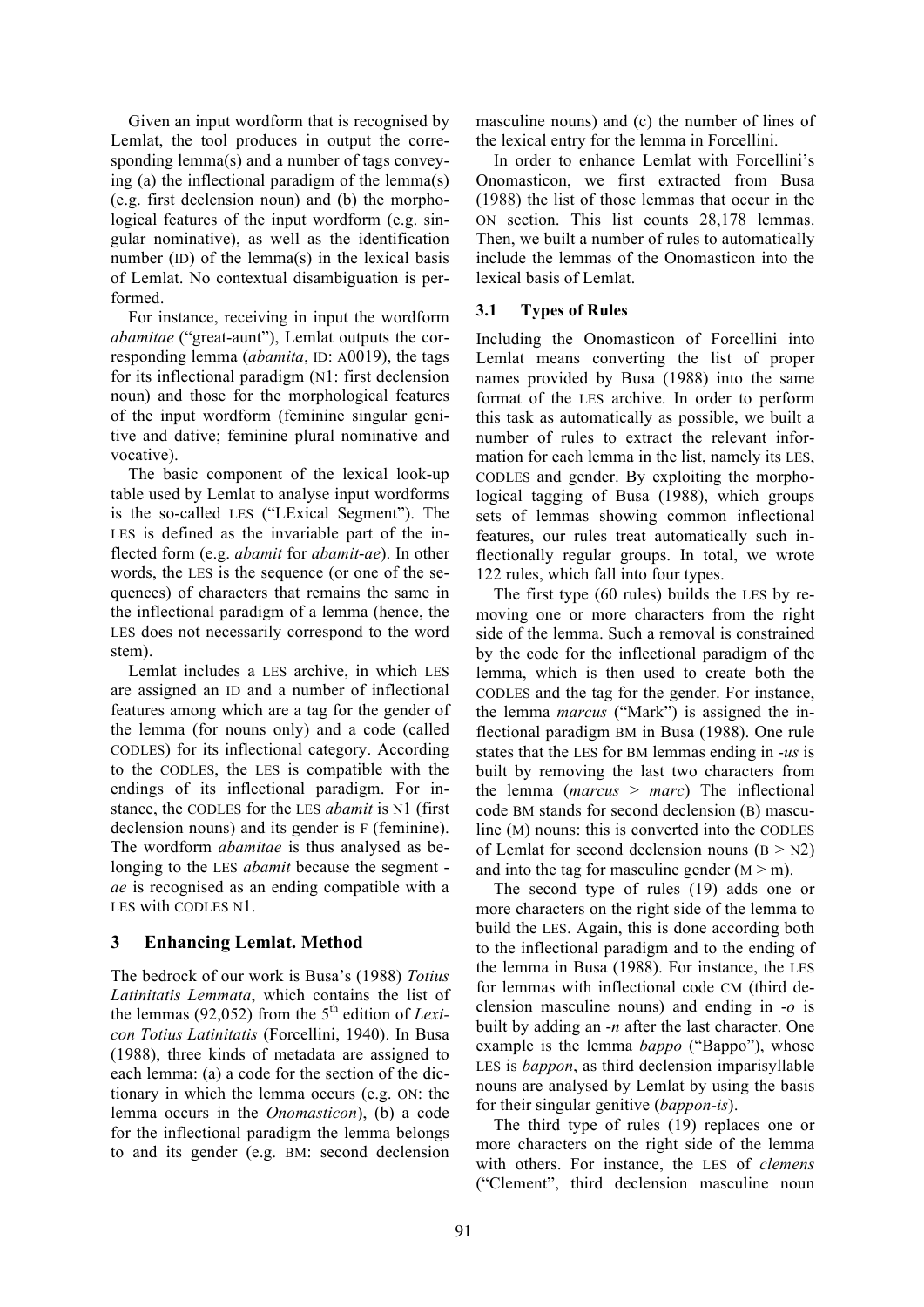ending in -*s*, with singular genitive *clement-is*) is built by replacing the final -*s* with a -*t* (*clement*).

The last type of rules (24) deals with those lemmas that are equal to their LES (no change is needed). These are uninflected nouns, (like *hamilcar* - "Hamilcar"), which can be easily retrieved because they are assigned a specific inflectional code in Busa (1988).

#### **3.2 Problematic Cases**

Not all inflectional paradigms are as much regular as to allow for a fully automatic rule-based treatment.

For instance, third declension feminine nouns represent an entangled class. The lemma *charybdis, -is* ("Charybdis") is a third declension parisyllable feminine noun ending in -*is*. Instead, *phegis, -gidis* ("daughter of Phegeus") is a third declension imparisyllable feminine noun ending in -*is*. One common rule cannot be used for these two kinds of words. We overcome such problem by building two more specific rules: one accounting for third declension feminine nouns ending in -*dis* and one for third declension feminine nouns ending in -*gis*. However, there are sub-groups of nouns for which such a solution does not work, like third declension feminine nouns ending in -*mis*, which can be both imparisyllable nouns (e.g. *salamis*, -*minis*, "Salamis") and parisyllable nouns (e.g. *tomis*, *-is*, "Tomis"). For these lemmas we checked manually their inflection in Forcellini and assigned LES and CODLES accordingly.

Another group of tricky words includes those lemmas that show two (or even more) different inflectional paradigms. For instance, *apollonides* ("Apollonides") shows both a singular genitive of the second declension (in -*i*) and one of the first declension (in -*ae*). We treated these cases manually by checking their lexical entries in Forcellini.

A further problem is represented by graphical variants, which are managed by Lemlat through so-called "exceptional forms". These are wordforms that are hard-coded in the LES archive and are assigned the same ID of the LES used to build their base lemma. For instance, the nominative singular of the lemma *jesus* ("Jesus") is attested also as *hiesus*, *ihesus* and *zesus*. Beside the LES *jes* (used for the base lemma *jesus*), in the LES archive also the wordforms *hiesus*, *ihesus* and *zesus* are recorded and assigned the same ID of the LES *jes*.

### **4 Evaluating the Enhancement**

We evaluated the enhancement of Lemlat with the Onomasticon of Forcellini in two steps. First, we focused on the accuracy of the rules for automatic enhancement. Then, we compared the new version of Lemlat with the previous one by the lexical coverage they provide for four Latin texts.

#### **4.1 Rules**

We evaluated the quality of the rules for automatic enhancement by precision and recall (Van Rijsbergen, 1979).

Measuring the precision of our rules is straightforward. As said, while writing the rules, we focused on inflectionally regular groups of lemmas. As a consequence, we never had to modify the output of rules neither in terms of removal of results (i.e. wrong results due to overproduction) nor in terms of completion of results (i.e. wrong results due to underproduction). Thus, the precision of our rules is always 100%.

To calculate recall, we grouped all those rules that treat lemmas of the same inflectional class (e.g. all rules for nouns of the first declension). We measured the recall of such groups of rules by comparing the number of lemmas automatically inserted into Lemlat by one group of rules with the total number of lemmas in the Onomasticon of Forcellini belonging to the inflectional class addressed by that group of rules. Table 1 shows the results.

| Inflectional                     | Lemmas    | Lemmas    | Recall  |
|----------------------------------|-----------|-----------|---------|
| Class                            | per Class | per Rules |         |
| $1st$ decl.                      | 6,597     | 6,597     | 100%    |
| $2nd$ decl.                      | 12,968    | 12,961    | 99.946% |
| $3rd$ decl.                      | 5,397     | 3,923     | 72.688% |
| $4th$ decl.                      | 50        | 11        | 22%     |
| $\overline{5}^{\text{th}}$ decl. | 6         | 6         | 100%    |
| Uninflected                      | 1,166     | 11,66     | 100%    |
|                                  | 26,184    | 24,664    | 94.194% |

#### Table 1: The recall of rules.

The most problematic inflectional class is that of third declension nouns.<sup>2</sup> As mentioned above, this is motivated by the fact that it is not always

<sup>&</sup>lt;sup>2</sup> The rules for fourth declension nouns show an even lower recall than those for third declension, but the results for such class must be evaluated carefully as the lemmas of the fourth declension in the Onomasticon are just a few (50).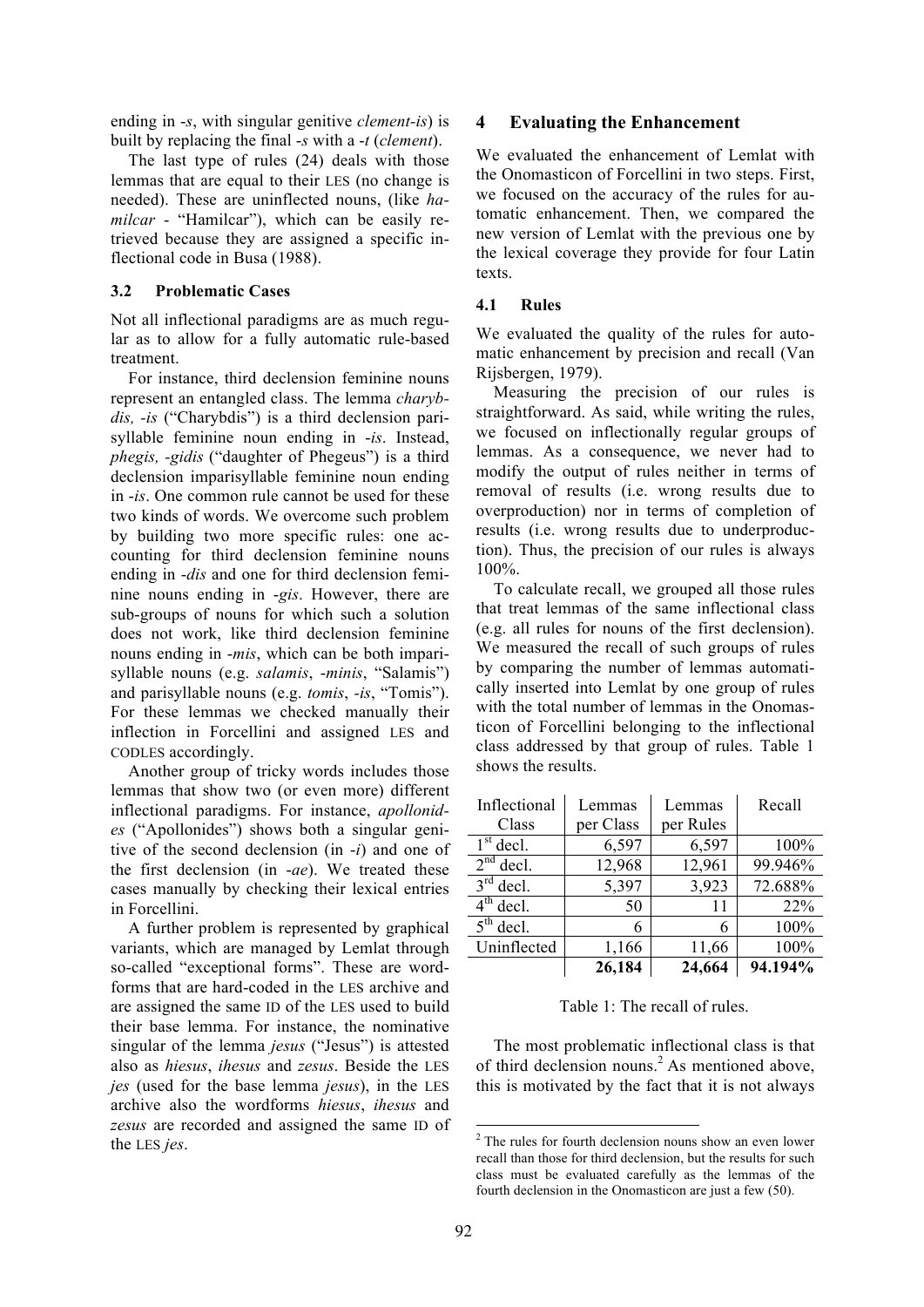possible to match regularly an inflectional paradigm (e.g. third declension imparisyllable nouns) with one specific ending. Hence, given such a low recall, the amount of manual work required for enhancing Lemlat with third declension proper names was quite considerable. To provide an example, the number of third declension feminine nouns in the Onomasticon is 1,200. Our rules covered only 542 out of them. Thus, 658 nouns had to be inserted into Lemlat manually (54.833% of the total for that class).

There are also entire inflectional classes for which writing a rule was not possible, like for instance Busa's class of irregularly inflected nouns (146 wordforms). All these lemmas were inserted into the LES archive manually.

In total, the number of lemmas transferred manually into Lemlat is 1,752 (6.632% of all the lemmas of the Onomasticon).

## **4.2 Coverage**

We evaluated the enhancement of Lemlat with the Onomasticon of Forcellini by comparing the lexical coverage provided by the two versions of the tool for four Latin texts of similar size and different genre (prose and poetry) and era (Classical and Late Latin).<sup>3</sup> Table 2 presents the number of distinct words (types) analysed by the original version of Lemlat and by the one enhanced with the Onomasticon (LemlatON).

| Text | Types | Lemlat      | LemlatON   | Improv.  |
|------|-------|-------------|------------|----------|
| (1)  | 3,092 | 2,888       | 3,039      | $+4.7%$  |
|      |       | $(93.4\%)$  | $(98.1\%)$ |          |
| (2)  | 5,057 | 4,717       | 5,005      | $+5.7%$  |
|      |       | (93.27%)    | (98.97%)   |          |
| (3)  | 3,542 | 3,357       | 3,487      | $+3.67%$ |
|      |       | (94.78%)    | (98.45%)   |          |
| (4)  | 4,589 | 4,292       | 4,537      | $+5.34%$ |
|      |       | $(93.53\%)$ | (98.87%)   |          |
| Avg  | 4,070 | 93.74%      | 98.6%      | $+4.86%$ |

#### Table 2: Type-based evaluation.

The coverage of Lemlat on the four test texts improved of 4.86% on average after the enhancement with Forcellini's Onomasticon. The highest improvement is on Virgil (+5.7%).

Most of the words not analysed by LemlatON are graphical variants (e.g. *creüsa* for *creusa* - "Creusa") or part of the inflectional paradigm of lemmas not available in its lexical basis. Beside these words, there are Roman numbers (e.g. *XV*, "fifteen"), abbreviations (e.g. *kal* for *kalendae*, "calends") and foreign words (e.g. *µητέρα*, "mother"). $^{4}$  Table 3 shows the results by category of unknown words (types).

| Text | Unk | <b>RN</b> | FW | Abb | Misc. |
|------|-----|-----------|----|-----|-------|
|      | 53  | ۱9        |    |     | 32    |
|      | 51  |           |    |     | 52    |
| 63   | 55  |           |    |     | 50    |
| (4   | 52  |           |    |     | 48    |

Table 3: Categories of unknown words.<sup>5</sup>

Roman numbers are frequent in Caesar's text (1). The fact that Lemlat does not analyse Roman numbers is not a major concern, as their form is regular, easily predictable and interpretable. Only a few of them can raise ambiguity when written lowercase. For instance, *vi* ("six") is homograph with the singular ablative of the third declension noun *vis* ("power").

Homography can hold also between items of of the Onomasticon and the original lexical basis of Lemlat. For instance, the lemma *augustus* occurs both in the original Lemlat (a first class adjective, "solemn") and in the Onomasticon (a proper name, "Augustus").

If we look at tokens instead of types, coverage rates remain quite similar, as it is shown by Table 4.

| Text | Tokens | Lemlat      | LemlatON    | Improv.   |
|------|--------|-------------|-------------|-----------|
| (1)  | 8,171  | 7,558       | 8,100       | $+6.64%$  |
|      |        | (92.49%)    | (99.13%)    |           |
| (2)  | 10,045 | 9,478       | 9.971       | $+4.9%$   |
|      |        | $(94.36\%)$ | $(99.26\%)$ |           |
| (3)  | 7,317  | 7,059       | 7,260       | $+2.75%$  |
|      |        | (96.47%)    | $(99.22\%)$ |           |
| (4)  | 6,991  | 6,604       | 6,931       | $+4.68\%$ |
|      |        | $(94.46\%)$ | $(99.14\%)$ |           |
| Avg  | 8,131  | 94.39%      | 99.19%      | $+4.8%$   |

Table 4: Token-based evaluation.

<sup>3</sup> (1) Caesar, *De Bello Gallico,* lib. 1 (Classical Lat., prose); (2) Virgil, *Aeneid*, lib. 1 & 2 (Classical Lat., poetry); (3) Tertullian, *Apologeticum* (Late Lat., prose); (4) Claudian, *De Raptu Proserpinae* (Late Lat., poetry). All the texts were downloaded from the Perseus Digital Library (www.perseus.tufts.edu).

<sup>&</sup>lt;sup>4</sup> We do not consider as foreign words Greek proper names transliterated into Latin characters (e.g. *cytherea*). <sup>5</sup> "Unk": total number of words per text not analysed by

LemlatON. "RN": Roman numbers. "FW": foreign words. "Abb": abbreviations. "Misc": graphical variants and missing lemmas.